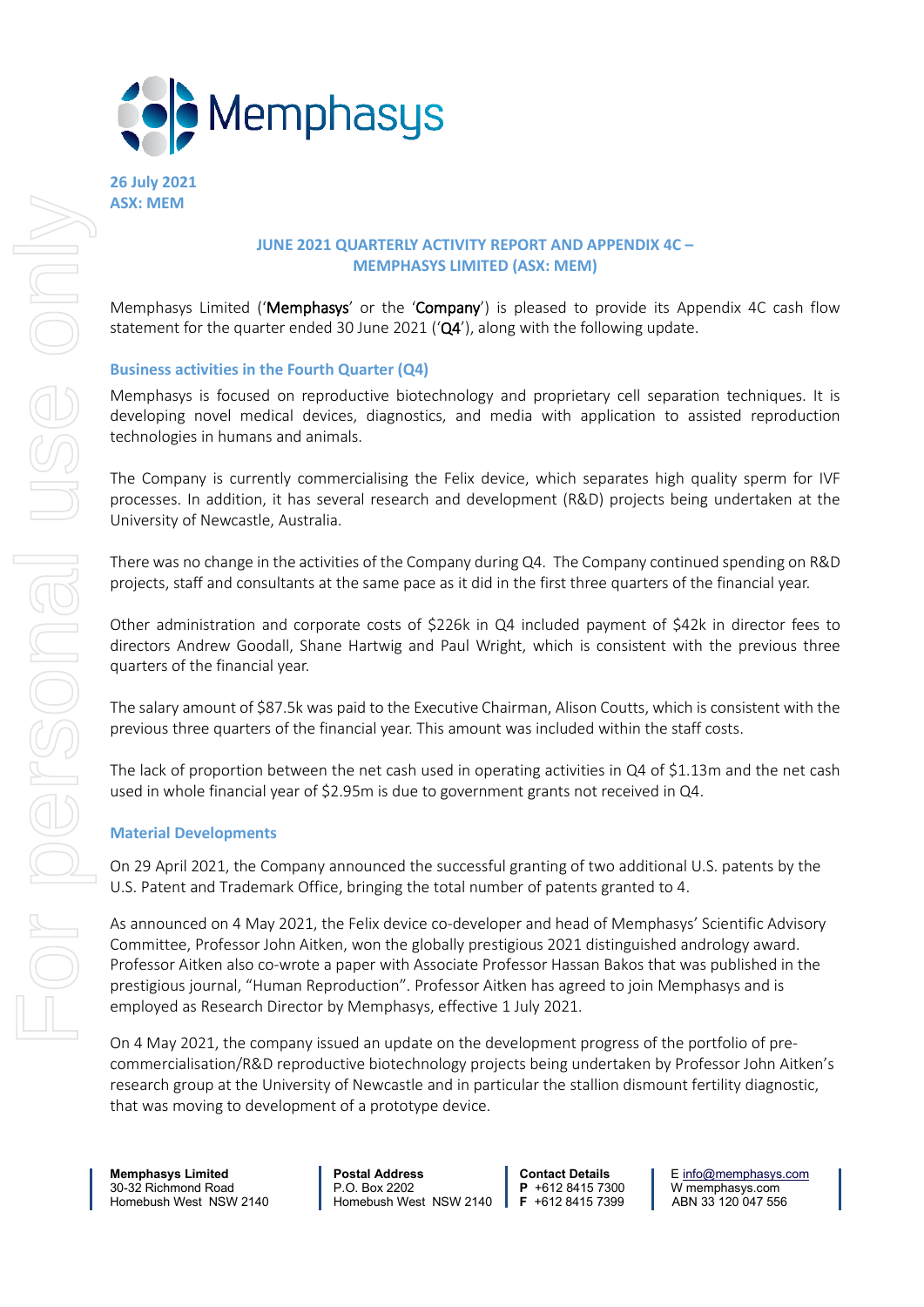On 26 May 2021, the company announced that two major shareholders had provided \$3m in new funding in the form of a loan to be issued as convertible notes subject to shareholder approval. The funds will be applied to Felix commercialisation and to advance the range of new products being developed with Professor John Aitken's research group at the University of Newcastle.

Verification activities on the upgraded Felix device were completed by 30 June 2021, and this was reported on 1 July 2021. It was also reported that validation activities were expected to be completed by 30 September 2021, and that potential commercial sales discussions with Key Opinion Leaders in early markets were expected to resume in the July-September quarter after they had successfully tested the upgraded device, but subject to prevailing COVID conditions in these early access markets.

This announcement was approved by the Board of Memphasys.

### For further information, please contact:

Memphasys Limited Alison Coutts Executive Chairman (02) 8415-7300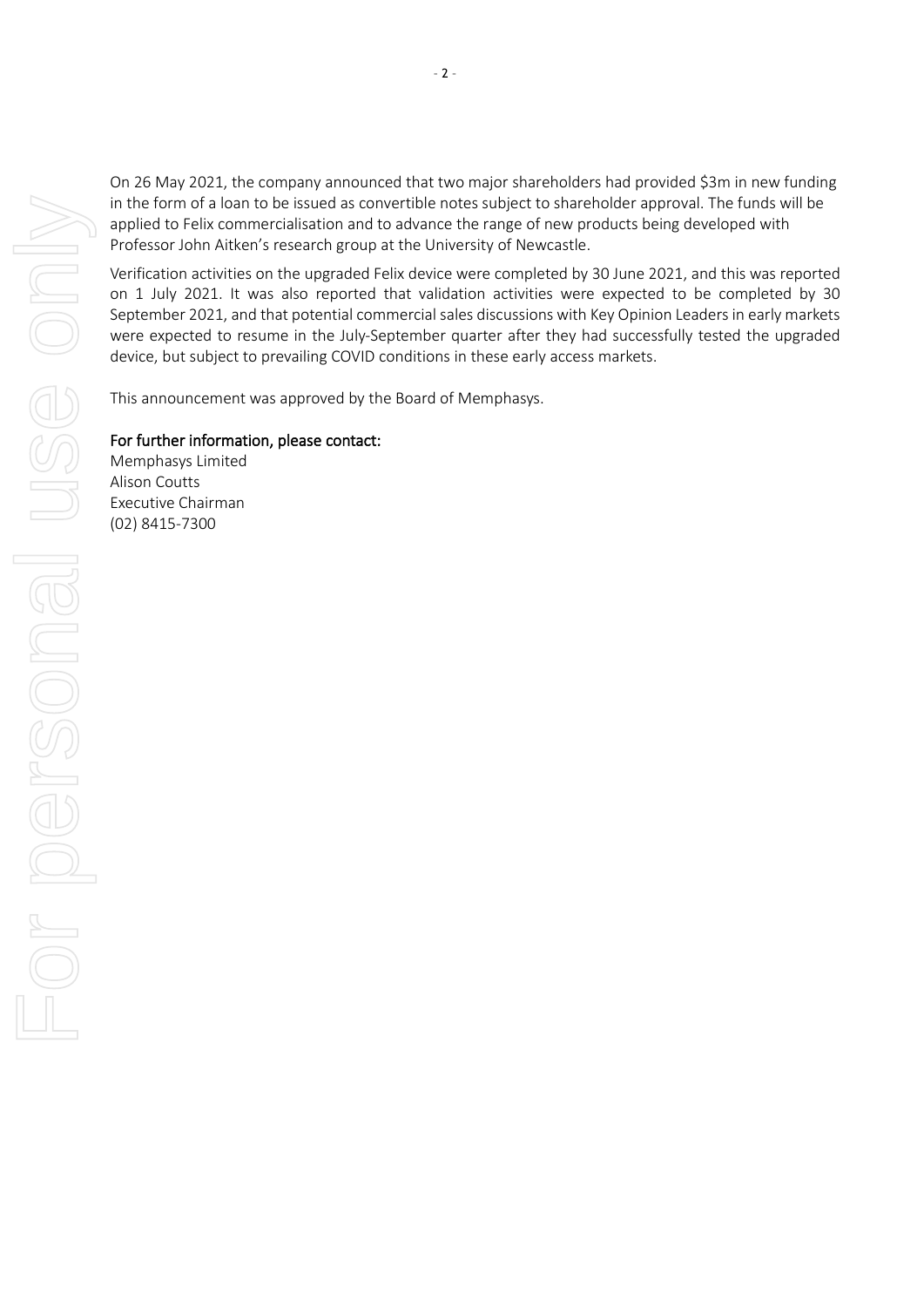# **Appendix 4C**

## **Quarterly cash flow report for entities subject to Listing Rule 4.7B**

# **Name of entity** Memphasys Limited **ABN Quarter ended ("current quarter")**

| 22.10C<br>ำ⊿<br>აახ | זכי<br>м |  |  |
|---------------------|----------|--|--|
|                     |          |  |  |

|     | <b>Consolidated statement of cash flows</b>         | <b>Current quarter</b><br>\$A'000 | Year to date (12<br>months)<br>\$A'000 |
|-----|-----------------------------------------------------|-----------------------------------|----------------------------------------|
| 1.  | Cash flows from operating activities                |                                   |                                        |
| 1.1 | Receipts from customers                             |                                   |                                        |
| 1.2 | Payments for                                        |                                   |                                        |
|     | research and development<br>(a)                     | (411)                             | (1,607)                                |
|     | product manufacturing and operating<br>(b)<br>costs | (2)                               | (2)                                    |
|     | advertising and marketing<br>(c)                    | (2)                               | (12)                                   |
|     | leased assets<br>(d)                                | (99)                              | (250)                                  |
|     | staff costs<br>(e)                                  | (396)                             | (1,506)                                |
|     | (f)<br>administration and corporate costs           | (226)                             | (925)                                  |
| 1.3 | Dividends received (see note 3)                     |                                   |                                        |
| 1.4 | Interest received                                   |                                   | 5                                      |
| 1.5 | Interest and other costs of finance paid            |                                   |                                        |
| 1.6 | Income taxes paid                                   |                                   |                                        |
| 1.7 | Government grants and tax incentives                | 9                                 | 1,352                                  |
| 1.8 | Other (provide details if material)                 |                                   |                                        |
| 1.9 | Net cash from / (used in) operating<br>activities   | (1, 127)                          | (2, 945)                               |

|     | Cash flows from investing activities |     |     |
|-----|--------------------------------------|-----|-----|
| 2.1 | Payments to acquire or for:          |     |     |
|     | entities<br>а                        | -   |     |
|     | businesses<br>b                      | ۰   |     |
|     | property, plant and equipment<br>(C) | (56 | 13) |
|     | investments<br>d.                    |     |     |
|     | intellectual property<br>e)          |     |     |
|     | other non-current assets             | -   |     |
|     |                                      |     |     |

ASX Listing Rules Appendix 4C (17/07/20) example of the state of the Page 1 + See chapter 19 of the ASX Listing Rules for defined terms.

For personal use only

For personal

USS onl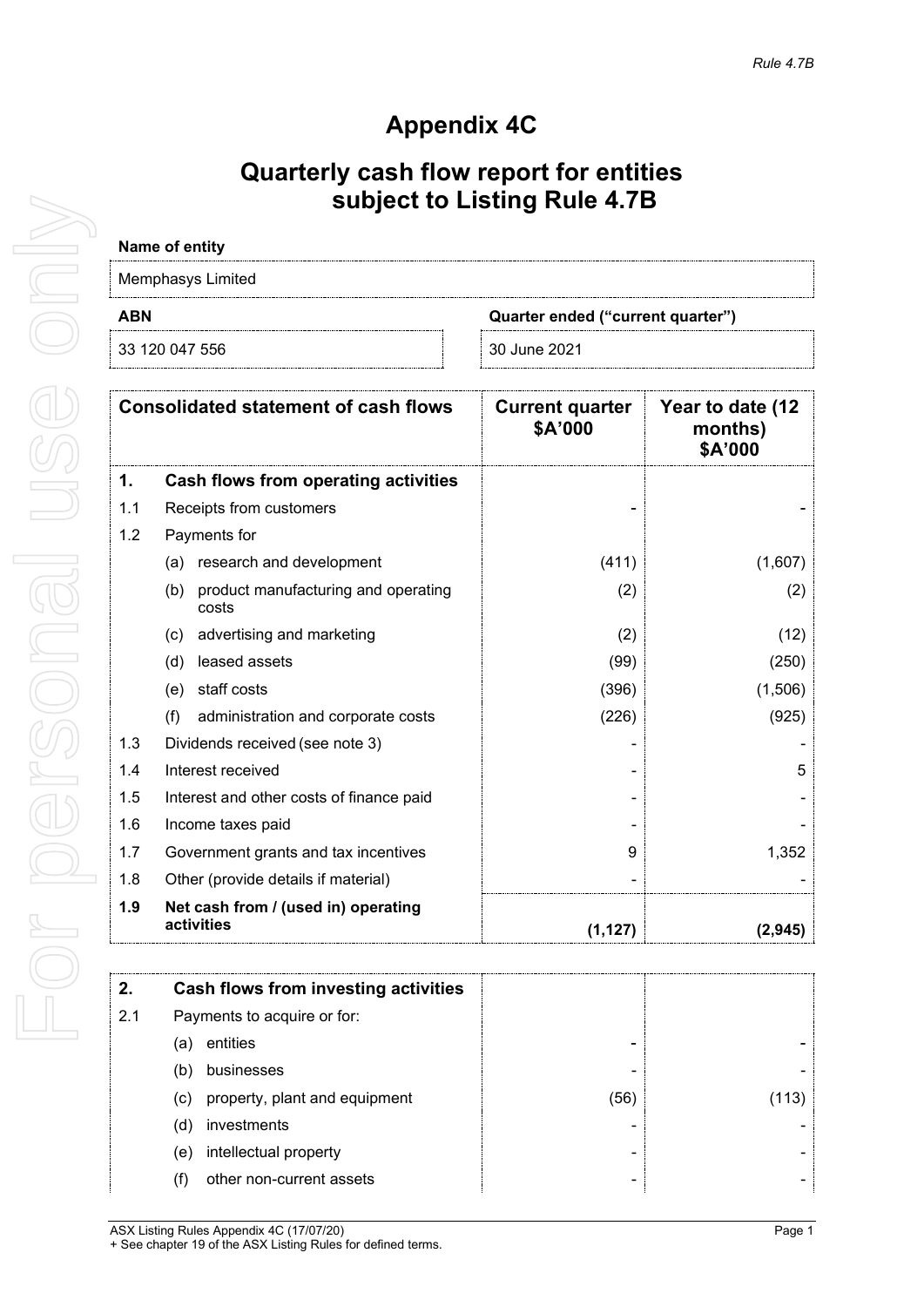|     | <b>Consolidated statement of cash flows</b>       | <b>Current quarter</b><br>\$A'000 | Year to date (12<br>months)<br>\$A'000 |
|-----|---------------------------------------------------|-----------------------------------|----------------------------------------|
| 2.2 | Proceeds from disposal of:                        |                                   |                                        |
|     | entities<br>(a)                                   |                                   |                                        |
|     | businesses<br>(b)                                 |                                   |                                        |
|     | property, plant and equipment<br>(c)              |                                   |                                        |
|     | investments<br>(d)                                |                                   |                                        |
|     | intellectual property<br>(e)                      |                                   |                                        |
|     | other non-current assets<br>(f)                   |                                   |                                        |
| 2.3 | Cash flows from loans to other entities           |                                   |                                        |
| 2.4 | Dividends received (see note 3)                   |                                   |                                        |
| 2.5 | Other (provide details if material)               |                                   |                                        |
| 2.6 | Net cash from / (used in) investing<br>activities | (56)                              |                                        |

| 3.   | Cash flows from financing activities                                                          |         |         |
|------|-----------------------------------------------------------------------------------------------|---------|---------|
| 3.1  | Proceeds from issues of equity securities<br>(excluding convertible debt securities)          |         |         |
| 3.2  | Proceeds from issue of convertible debt<br>securities                                         | (3,000) | (3,000) |
| 3.3  | Proceeds from exercise of options                                                             |         | 193     |
| 3.4  | Transaction costs related to issues of<br>equity securities or convertible debt<br>securities | (93)    | (99)    |
| 3.5  | Proceeds from borrowings                                                                      |         |         |
| 3.6  | Repayment of borrowings                                                                       |         |         |
| 3.7  | Transaction costs related to loans and<br>borrowings                                          |         |         |
| 3.8  | Dividends paid                                                                                |         |         |
| 3.9  | Other (provide details if material)                                                           |         |         |
| 3.10 | Net cash from / (used in) financing<br>activities                                             | 2,907   | 3,093   |

|     | Net increase / (decrease) in cash and<br>cash equivalents for the period |          |       |
|-----|--------------------------------------------------------------------------|----------|-------|
| 4.1 | Cash and cash equivalents at beginning of<br>period                      | 279      | .968  |
| 4.2 | Net cash from / (used in) operating<br>activities (item 1.9 above)       | (1, 127) | 2.945 |
| 4.3 | Net cash from / (used in) investing activities<br>(item 2.6 above)       | (56)     |       |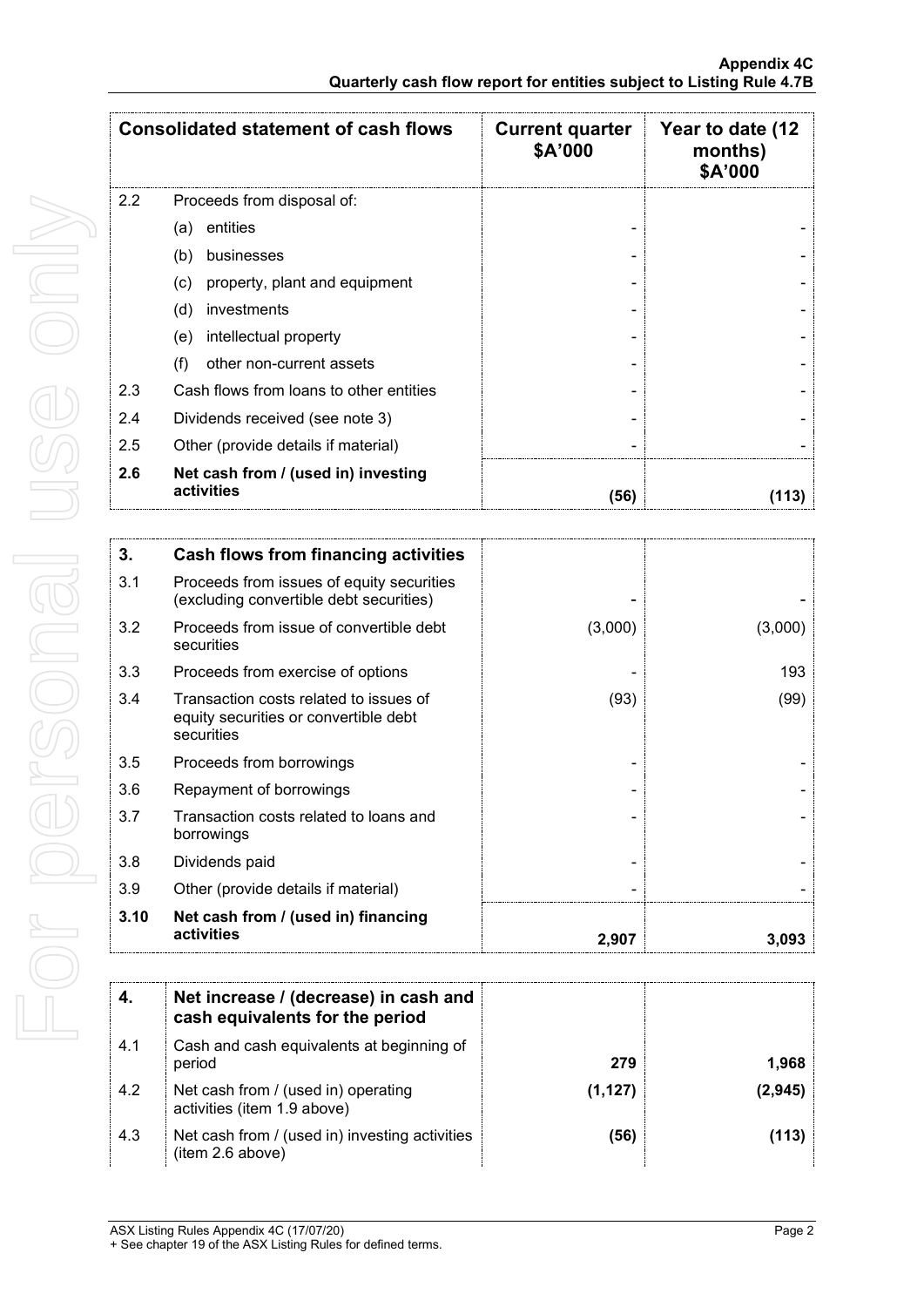| Consolidated statement of cash flows |                                                                     | <b>Current quarter</b><br>\$A'000 | Year to date (12<br>months)<br>\$A'000 |
|--------------------------------------|---------------------------------------------------------------------|-----------------------------------|----------------------------------------|
| 4.4                                  | Net cash from / (used in) financing activities<br>(item 3.10 above) | 2.907                             | 3.093                                  |
| 4.5                                  | Effect of movement in exchange rates on<br>cash held                |                                   |                                        |
| 4.6                                  | Cash and cash equivalents at end of<br>period                       |                                   |                                        |

| 5   | Reconciliation of cash and cash<br>equivalents<br>at the end of the quarter (as shown in the<br>consolidated statement of cash flows) to the<br>related items in the accounts | <b>Current quarter</b><br>\$A'000 | <b>Previous quarter</b><br>\$A'000 |
|-----|-------------------------------------------------------------------------------------------------------------------------------------------------------------------------------|-----------------------------------|------------------------------------|
| 5.1 | <b>Bank balances</b>                                                                                                                                                          | 2,003                             | 779                                |
| 5.2 | Call deposits                                                                                                                                                                 |                                   |                                    |
| 5.3 | <b>Bank overdrafts</b>                                                                                                                                                        |                                   |                                    |
| 5.4 | Other (provide details)                                                                                                                                                       |                                   |                                    |
| 5.5 | Cash and cash equivalents at end of<br>quarter (should equal item 4.6 above)                                                                                                  | 2.003                             |                                    |

| 6.                                                                                                                                                          | Payments to related parties of the entity and their<br>associates                          | <b>Current quarter</b><br>\$A'000 |
|-------------------------------------------------------------------------------------------------------------------------------------------------------------|--------------------------------------------------------------------------------------------|-----------------------------------|
| 6.1                                                                                                                                                         | Aggregate amount of payments to related parties and their<br>associates included in item 1 |                                   |
| 6.2                                                                                                                                                         | Aggregate amount of payments to related parties and their<br>associates included in item 2 |                                   |
| Note: if any amounts are shown in items 6.1 or 6.2, your quarterly activity report must include a description of, and an<br>explanation for, such payments. |                                                                                            |                                   |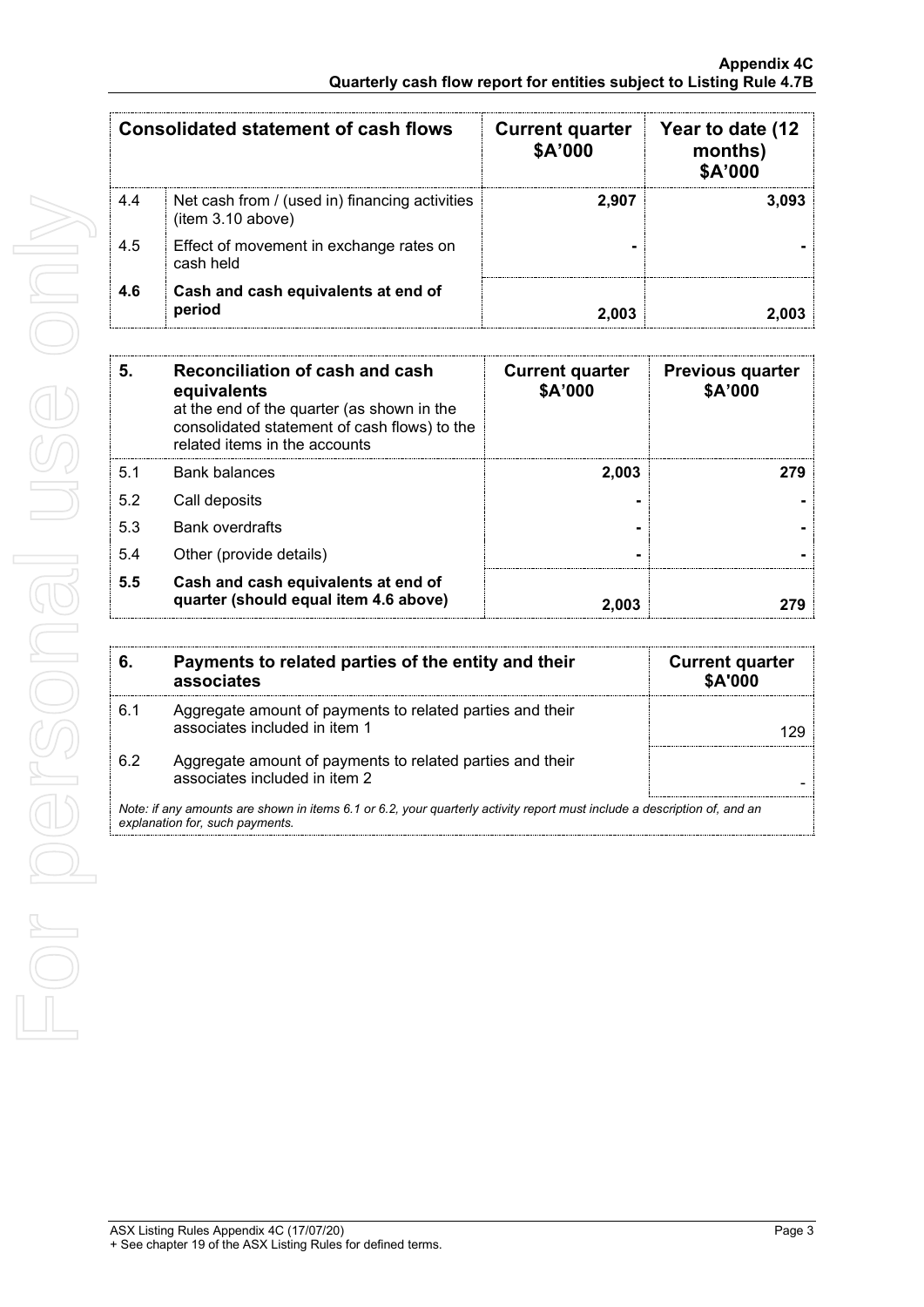| 7.  | <b>Financing facilities</b><br>Note: the term "facility' includes all forms of financing<br>arrangements available to the entity.<br>Add notes as necessary for an understanding of the<br>sources of finance available to the entity.                                                                                                               | <b>Total facility</b><br>amount at quarter<br>end<br>\$A'000 | Amount drawn at<br>quarter end<br>\$A'000 |
|-----|------------------------------------------------------------------------------------------------------------------------------------------------------------------------------------------------------------------------------------------------------------------------------------------------------------------------------------------------------|--------------------------------------------------------------|-------------------------------------------|
| 7.1 | Loan facilities                                                                                                                                                                                                                                                                                                                                      |                                                              |                                           |
| 7.2 | Credit standby arrangements                                                                                                                                                                                                                                                                                                                          | ٠                                                            |                                           |
| 7.3 | Other (please specify)                                                                                                                                                                                                                                                                                                                               | ٠                                                            |                                           |
| 7.4 | <b>Total financing facilities</b>                                                                                                                                                                                                                                                                                                                    |                                                              |                                           |
| 7.5 | Unused financing facilities available at quarter end                                                                                                                                                                                                                                                                                                 |                                                              |                                           |
| 7.6 | Include in the box below a description of each facility above, including the lender, interest<br>rate, maturity date and whether it is secured or unsecured. If any additional financing<br>facilities have been entered into or are proposed to be entered into after quarter end,<br>include a note providing details of those facilities as well. |                                                              |                                           |

| 8.  | \$A'000<br>Estimated cash available for future operating activities       |                                                                                                                                                                                                                                                                                                                                                                                                                                                                                 |          |  |
|-----|---------------------------------------------------------------------------|---------------------------------------------------------------------------------------------------------------------------------------------------------------------------------------------------------------------------------------------------------------------------------------------------------------------------------------------------------------------------------------------------------------------------------------------------------------------------------|----------|--|
| 8.1 |                                                                           | Net cash from / (used in) operating activities (item 1.9)                                                                                                                                                                                                                                                                                                                                                                                                                       | (1, 127) |  |
| 8.2 |                                                                           | Cash and cash equivalents at quarter end (item 4.6)                                                                                                                                                                                                                                                                                                                                                                                                                             | 2,003    |  |
| 8.3 |                                                                           | Unused finance facilities available at quarter end (item 7.5)                                                                                                                                                                                                                                                                                                                                                                                                                   |          |  |
| 8.4 |                                                                           | Total available funding (item $8.2 +$ item $8.3$ )                                                                                                                                                                                                                                                                                                                                                                                                                              | 876      |  |
| 8.5 | Estimated quarters of funding available (item 8.4 divided by<br>item 8.1) |                                                                                                                                                                                                                                                                                                                                                                                                                                                                                 | 0.78     |  |
|     |                                                                           | Note: if the entity has reported positive net operating cash flows in item 1.9, answer item 8.5 as "N/A". Otherwise, a<br>figure for the estimated quarters of funding available must be included in item 8.5.                                                                                                                                                                                                                                                                  |          |  |
| 8.6 |                                                                           | If item 8.5 is less than 2 quarters, please provide answers to the following questions:                                                                                                                                                                                                                                                                                                                                                                                         |          |  |
|     | 8.6.1                                                                     | Does the entity expect that it will continue to have the current level of net operating<br>cash flows for the time being and, if not, why not?                                                                                                                                                                                                                                                                                                                                  |          |  |
|     |                                                                           | Answer: Yes, the entity expects to continue to develop its portfolio of products at a similar<br>rate of spending.                                                                                                                                                                                                                                                                                                                                                              |          |  |
|     | 8.6.2                                                                     | Has the entity taken any steps, or does it propose to take any steps, to raise further<br>cash to fund its operations and, if so, what are those steps and how likely does it<br>believe that they will be successful?                                                                                                                                                                                                                                                          |          |  |
|     |                                                                           | Answer: The Company anticipates raising \$1.07m from the conversion of 32,404,457<br>options at \$0.0332 due to expire at the end of September 2021. In September 2021,<br>the Company also expects to receive approximately \$1.36m from the R&D Tax<br>Incentive Scheme. The current cash reserves plus these two sources of funding are<br>considered sufficient to allow the Company to fund its operations to February 2022,<br>based upon projected forecast expenditure. |          |  |
|     |                                                                           | The Company, together with its longstanding corporate advisor Canaccord Genuity,<br>will commence planning an appropriate equity funding package for the<br>Company beyond February 2022.                                                                                                                                                                                                                                                                                       |          |  |
|     |                                                                           |                                                                                                                                                                                                                                                                                                                                                                                                                                                                                 |          |  |